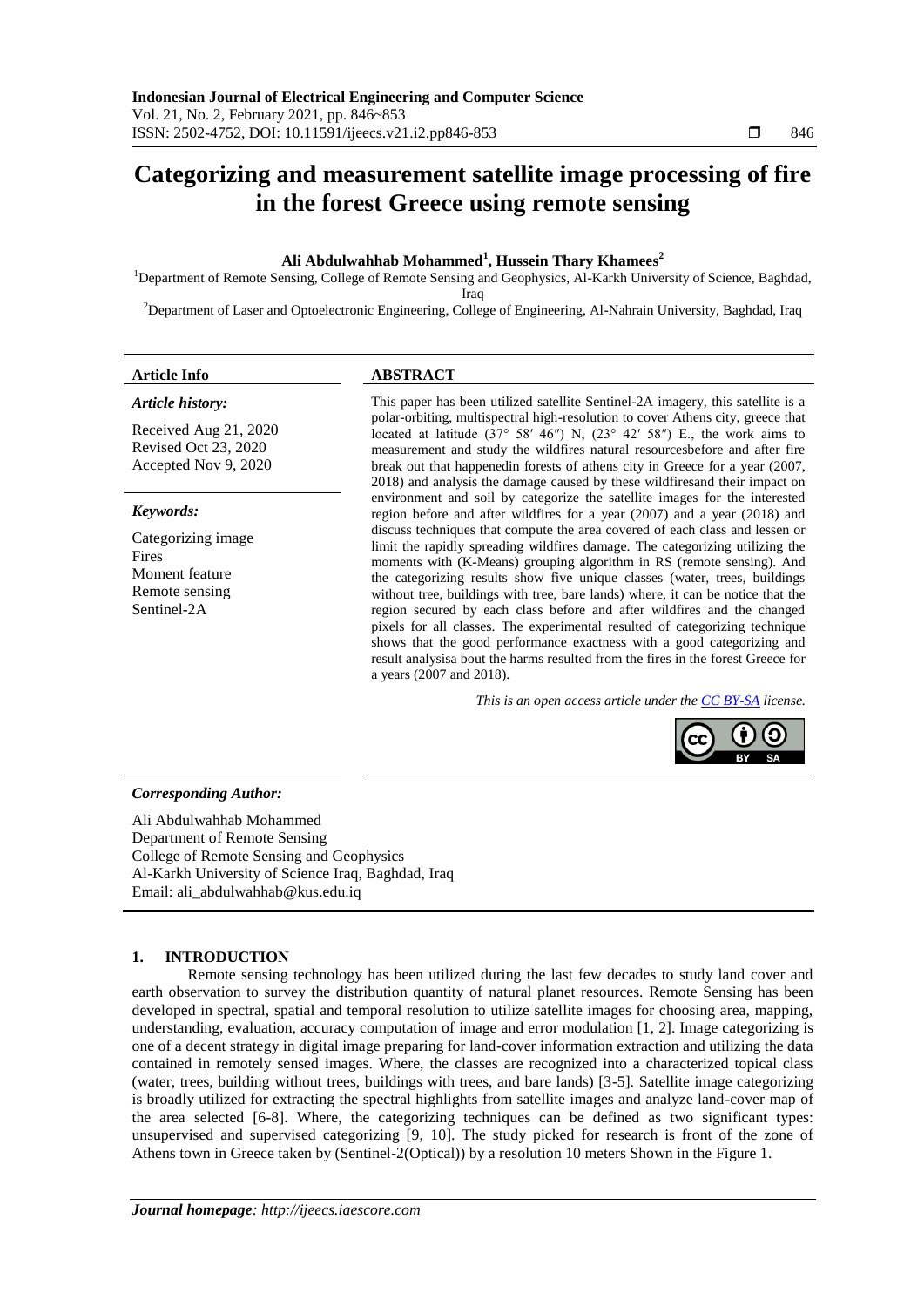

Figure 1. Positionof study area in athens city (Greece)

Actually, there are a lot of works that have considered the handling of satellite images and know the subtleties and take advantage of the exploit the gigantic data that the images [11-13]. This data is utilized to predict future environmental disasters or changes in climatic conditions and numerous different things in numerous everyday issues. Here are a portion of the works that have been researched and studied in this field. In [14-16], show the size harms and dangers in Turkey especially over Mediterranean and Aegean Regions caused by Forest fires. Several digital image processing methods used to study the fire categorizing and compute the fire influenced on the burned areas. In [17, 18], shown the object of categorization that are based on develop categorization proceedings for the map of burning area and a series damages of fires that happened during the summers of (2007) and (2009) in Greece, by providing pour system " l'Observation de la Terre (SPOT)-4 HRVIR images". In [19-21], present a categorize of satellite image environment utilizing a creative technique called reflection based phenology method (RBPM). Where, the (landsat 8) datasets has been utilized which keep imagery in multispectral. The basis of band reflection values is utilized in the categorizing process. The categorizing accuracy of the PRBM method utilized overall accuracy, confused matrix, and kappa coefficient as a quality measurement. In [22, 23], State a categorizing technique used to discover the classes of land cover in satellite images. In this work, the categorizing techniques that utilized are supervised categorizing, unsupervised categorizing and Object-oriented categorizing. The moment feature clustering technique is utilized in this paper as unsupervised categorizing for the Athens city region in Greece to categorize the fires, serious damages and threats that happen in that area. The rest sections of paper are as follows: in Section 2 illustrates the problem statement. Section 3 illustrates and weproposed system diagram about image categorizing techniques. A Section 4 describes the experimental results and analysis of results. Finally, we have given in Section 5 the conclusions with future suggestions.

# **2. PROBLEM STATEMENT**

One of the most significant factors of utilizing the regionof Athens city in Greece are the wildfires causing immense harms in this region and having (five kinds of land classes) and being utilized as support for understand. These kinds of classes are agricultural region Buildings Without trees, rivers, Agricultural region. Buildings with trees, and bare lands, where, the areas in which fires happen are determined by utilizing techniques to categorize it and discuss the impact of fires on each area covered by each class. Satellite image of that area was taken by (Sentinel-2 Optical) with resolution 10 meters. The categorized images before and after the fire are analyst and studied to calculate the amount of damaged buildings happening and fires, in the forests of Greece between years (2007 and 2018).

# **3. PROPOSED SYSTEM DIAGRAM**

The features of the homogeneous districts in an image can be categorized by utilizing the elements of visual understanding. The categorizing method can be supervised or unsupervised to be relegated into a defineded class dependent on the number of features extraction identified with that image [22]. The satellite image contains many properties for example; casing of remote sens for spectral area, and every one of highlights properties exists in separate class [24]. In supervising categorization; the classes are demonstrated by giving a group sample of analysed information to the administer [17]. The K-means algorithm-based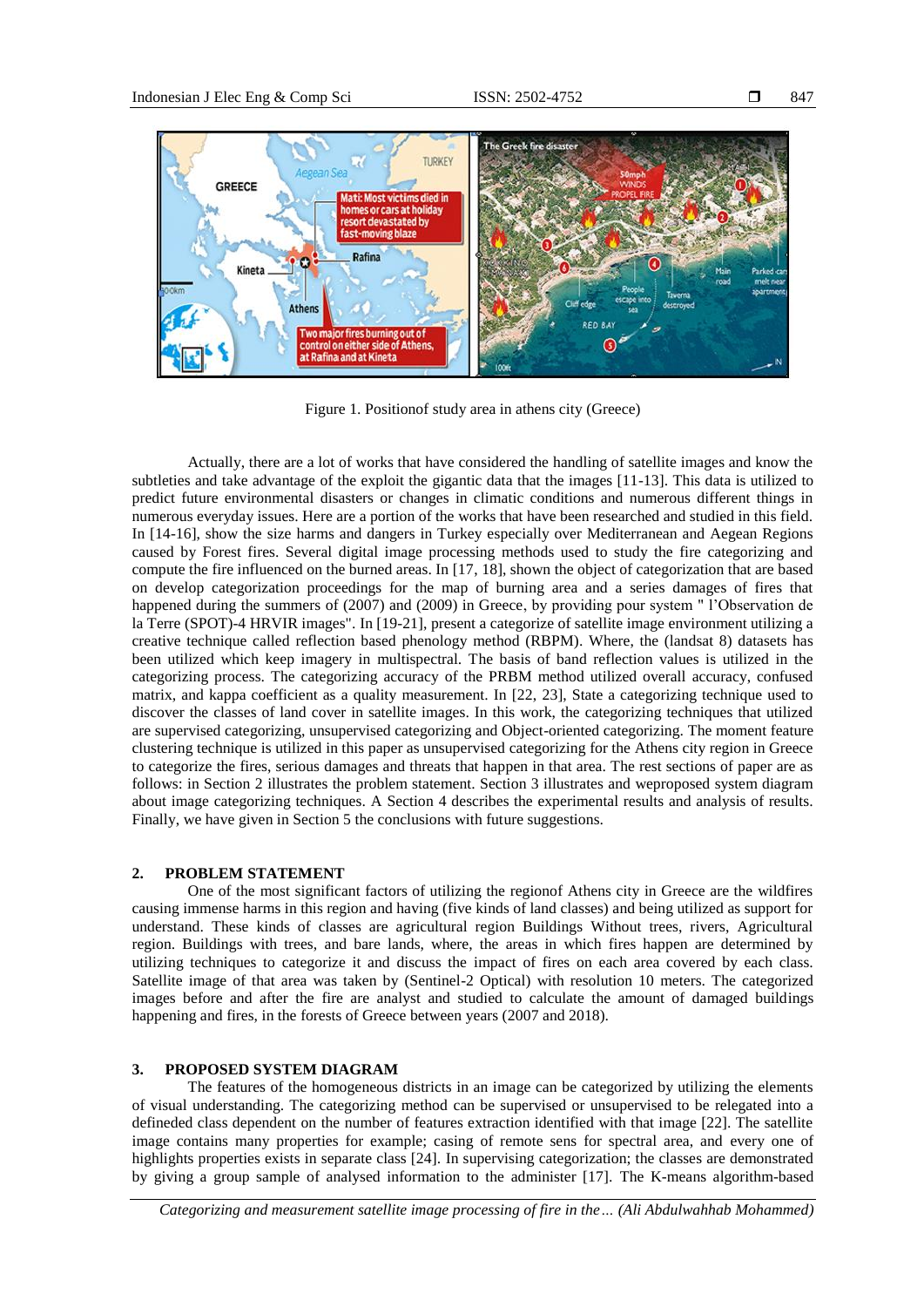moments is utilized to extract all features and categorize image. Figure 2 describe the concepts of the proposed method for categorizing.



Figure 2. Block diagram of technique satellite categorizing

#### **3.1. Loadsatellite images**

Satellite (Sentinel-2A) imagery is a polar-orbiting, multispectral high-resolution to cover Athens city, Greece that situated at scope 37° 58′ 46″ N, 23° 42′ 58″ E. The Greece image was caught by (Sentinel-2 Optical) with resolution 10 meters. It covers the wildfires (natural resources) before and after fire break out that happened in forests for between years (2007, 2018). Table 1 shows the technical information of original image and the original satellite image of Greece before and after the fire between years (2007, 2018) are shown in Figures 3, 4 respectively.

| Table 1. Technical information of original image |                  |            |                |                                             |  |  |  |
|--------------------------------------------------|------------------|------------|----------------|---------------------------------------------|--|--|--|
| Product                                          | Satellite/Sensor | Resolution | Acq. Date:     | Band Combination used to create this image: |  |  |  |
| Geo Tiff                                         | Sentinel-2       | 10 meters  | 20 July 2018 & | 4, 3, 2 (R-G-B) Visible color & 8,4,2 (R-G- |  |  |  |
| format                                           | (Optical)        |            | 30 July 2018   | B) False color layers                       |  |  |  |



(a). Mati-Greecebefore Fires

(b). Mati-Greece- after Fires 2018

Figure 3. The images represent Mati-Greece before and after Wildfires for a year 2007



(a). Mati-Greece- before Fires

(b). Mati-Greece- after Fires 2018

Figure 4. The images represent Mati-Greece before and after Wildfires for a year 2018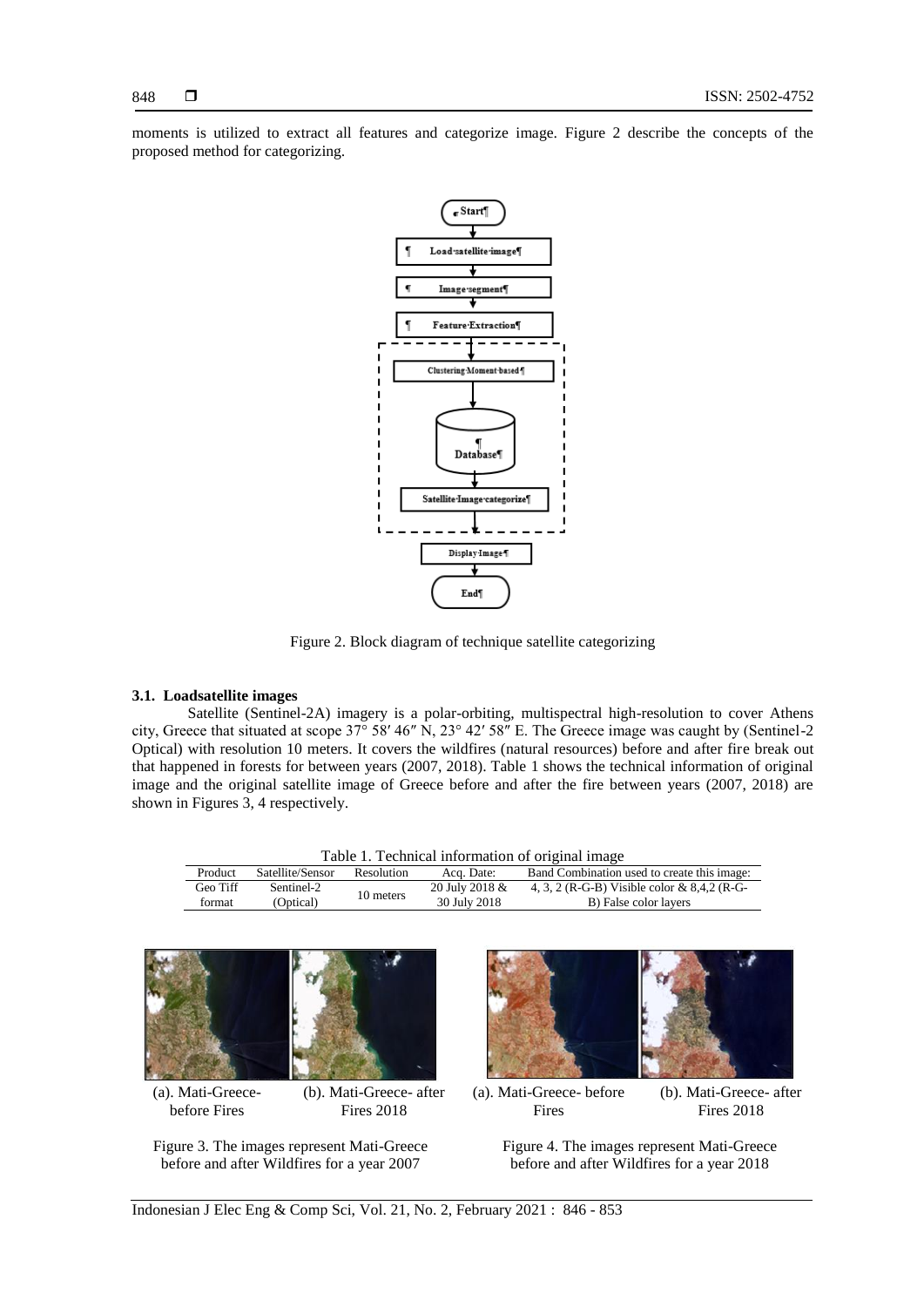#### 849

#### **3.2. Image enhancement and segmentation**

In this paper is shown upgrade for appearative visual to the image by utilizing preprocessing. This stage isrelied upon focus on every pixelwithout effecting of the correlation contiguous pixels and forimproves the recognizing between the image highlights applies the following connection on the image [19]:

$$
A_e (q, z) = round[(A_o(q, z) - H)/(H-L)*255]
$$
\n(1)

Where, Ae (q, z) refers to the new image upgraded, Ao (q, z) represents to the (original image), and q, and z are alludingto the files of the pixel in the image. Halludes to the top (1%) for pixels estimations of (original image) andL alludes to the bottom (1%) of pixels estimations of (original image) [25-27].

The division of image can be defined as a process to dividing it into block squares of regularsize. And we find process isn't concerned through the spectral scattering of image; it is simply partition geometrical. This work, the size of each square is  $(4\times4)$  where, it relies upon the measure of image spatial resolution. Where; the lower image resolution is isolated to squared number less than higher image resolution. In order to adoptesuitable data is contained in each the square.

#### **3.3. Feature extract**

The moments can be utilized to differentiate images as estimation that dependent on their highlights of color [23]. The Moment features can be described as a particular of quantitative measure that used to extract data set in each the image square. Where, the mass alludes to a set distribution of pixels, the (firstordered moment) given in (2) is utilized to extract the moment features.

$$
M = r \times F_P \tag{2}
$$

Where, the applied force  $(F_P)$  can be represent as the pixel of block and the distance can be refer to r from the center of block to the applied force.

- 1) determined the distance  $(d<sub>s</sub>)$ that mean (between each the pixel in specific square and the center of square) anddepends on the location of pixel by utilized the following process:
	- a) Inthis equation, the 1's quarter the distance *(ds1)* is determined by utilized the equation:

$$
ds_1 = \sqrt{(|x - x_o| - 0.5)^2 + (|y - y_o| - 0.5)^2}
$$
 (3)

b) Inthis equation, the 2's quarter the distance  $(d_{s2})$  is determined utilized the following equation:

$$
d_{s2} = \sqrt{(|x - x_o| - 0.5)^2 + (|y - y_o| + 0.5)^2}
$$
 (4)

c) Inthis equation, the 3 ' s quarter the distance (ds3) is determined by utilized the equation:

$$
d_{s3} = \sqrt{(|x - x_o| + 0.5)^2 + (|y - y_o| + 0.5)^2}
$$
\n(5)

d) Finally, this equation isthe 4 's quarter the distance (*ds4*) can be computed by the following equation:

$$
d_{s4} = \sqrt{(|x - x_o| + 0.5)^2 + (|y - y_o| + 0.5)^2}
$$
 (6)

Where, x, y are indices of pixel in a square and  $x_0$ ,  $y_0$  refers to the indices of the center square.

2) We can calculate the feature moment of pixel  $FM_p (I, j)$  in a specific squarein the image by applying the following relation:

$$
FM_p(i, j) = F_P(i, j) \times d_s \tag{7}
$$

3) The moment features of a specific square(*MB*) in the image can be determined by utilized the following relation:

MB 
$$
(x, y) = \frac{1}{B_h x B_w} \sum_{x=0}^{B_h} \sum_{y=0}^{B_w} M_p(x, y)
$$
 (8)

*Categorizing and measurement satellite image processing of fire in the… (Ali Abdulwahhab Mohammed)*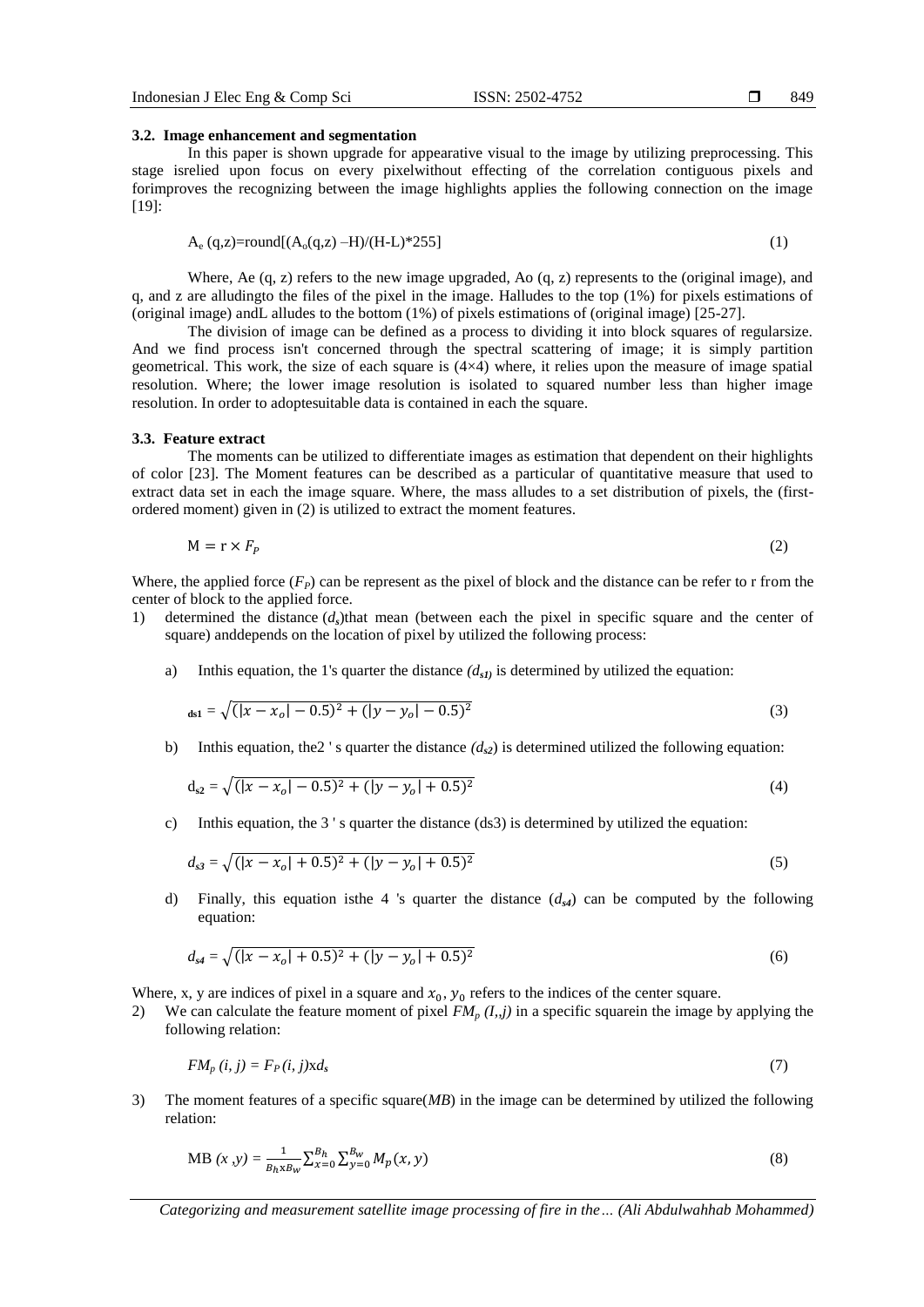(10)

Where,  $B_w$  refers to the width of square, and  $B_h$  refers tothe height of square, and  $F_P(i, j)$  refers the value pixel of the selected square. (*i*, and *j*) are the pixel indices in selected squareof the image.

#### **3.4. Clustering satellite image**

In this step, the implementation of K-Means algorithm is utilized by two input parameters, the first is moment feature values of all squares of image and the second is the number of clusters (or classes). The moment feature is extracted for each image square and put away in the two dimentional array, and the K-Means algorithm is applied and gathering of all these highlights to get the best of the features (centroids). Where, pixels esteem in the image belongs to each centroid are put away as a vector in database that utilized in the image categorizing.

# **3.5. Satellite image categorizing and analsisy**

The Greece categorizing stage is done after the clustering of highlights and stored in database. The categorizing technique relies upon the examination for spectring amount to every pixel in the built-up database, depending the nearness for every pixel into the classes accessible in a database. Categorizing technique is executed by deciding the likeness estimation  $(S_q)$  between every theimage pixel Fxy and the mean μ by apply the (9), the highestvalue  $S<sub>o</sub>$  represents to pixel in image estimation for any class [25].

$$
S_q = 1 - \left[ \mu - F_{xy} \right] \tag{9}
$$

### **4. EXPERIMENTAL RESULTSAND ANALSISY**

One of the most important factors of used the Athens city region in Greece images having five kinds of classes and being utilized as help for the interpretation. It made to discuss the differences between classes and study the region of that secured by each class. The images taken by (Sentinel-2A) satellite, this satellite is a polar-orbiting, multispectral high-resolution to cover Athens city, Greece that situated at scope (37° 58′ 46″) N, (23° 42′ 58″) E. In this work, the input images categorized before and after the Wildfires for a years (2007 and 2018). Where, the variations of the spectral highlights in these images give five classes: (water, trees area, buildings without trees, buildings with trees, and bare lands). After apply the categorizemethod, the database includesmoment feature element estimations for image squares identicalfor the the lastbest centroidsperformedfrom applying the (K-Means) on the image squares, where the quantity of iterations expected to get assembly and best centroids before and after (Wildfiresin) the image of Greece shown in Figures 3(a) and 3(b) are 6, 2 respectively for a year (2007). The best five centroids represent a feature for specific squares in categorized image. Figures 5 and 6 represent the best centroids for the categorized image before and after the (Wildfiresfor) a year (2007). While, the area covered by each class in categorized images can be compute for a years (2007 and 2018) by using the (10).



Area (m2) =No. Pixels 
$$
\times 10^2
$$

Figure 5. Five classes with the best centroids before fires in 2007

Figure 6. Five classes with the best centroids after fires in 2007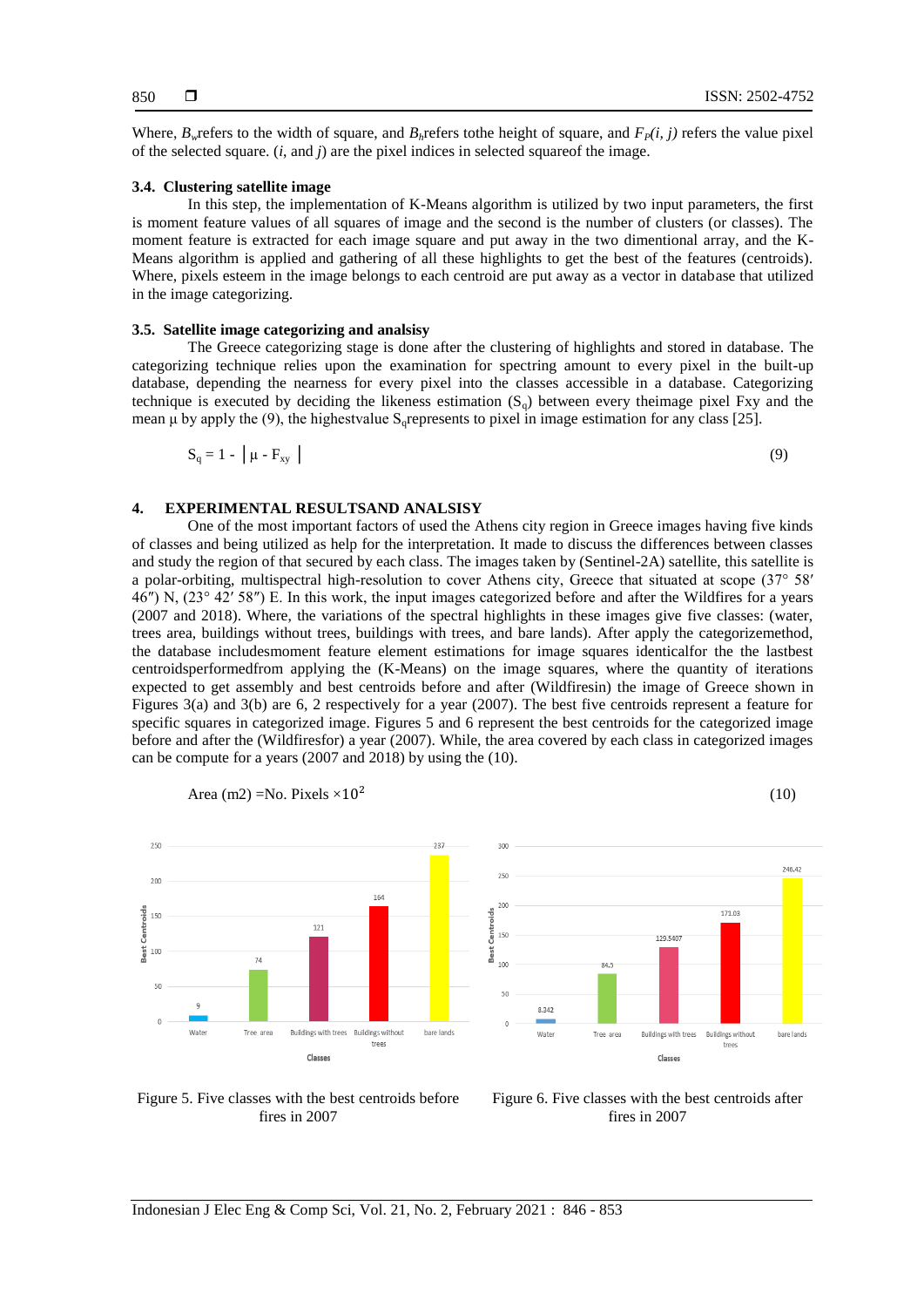The categorizing results of images of Greecebefore and after (Wildfires) for years (2007) are shown in Figure 7 its notice there are five unique classes. The experimental results as shown in Figure 8 clarified the area covered by each class before and after Wildfires in Greece for a year (2007) was changed and detect the damage caused by these fires and their effect on environment and soil.



(a). Before Wildfires (b). After Wildfires

Figure 7. The categorized images of Greece before and after Wildfires for a year (2007)



Figure 8. The effect on No. of pixel for each class in categorized image before and after fire in (2007)

In the other side, the number of cycles needed to get convergence and best centroids before and after (Wildfiresin) the image of Greece as shown inFigures 4(a) and 4(b) are Figures 5 and 6 respectively for a year (2018). Figures 9 and 10 represent the best centroids for the categorized image before and after the (Wildfires) for a year (2018). The test results appeared in Tables 2 and 3 clarified the zone secured by each class before and after (Wildfiresin) in Greece for a year (2018) was changed and identify the damage caused by these fires and their effect on environmentsoil and soil. The categorizing results of images of Greecebefore and after (Wildfires)for a year (2018) is shown in Figure 11 its notice there are five unique classes.





Figure 10. Five classes with the best Centroids before fires in (2018)

*Categorizing and measurement satellite image processing of fire in the… (Ali Abdulwahhab Mohammed)*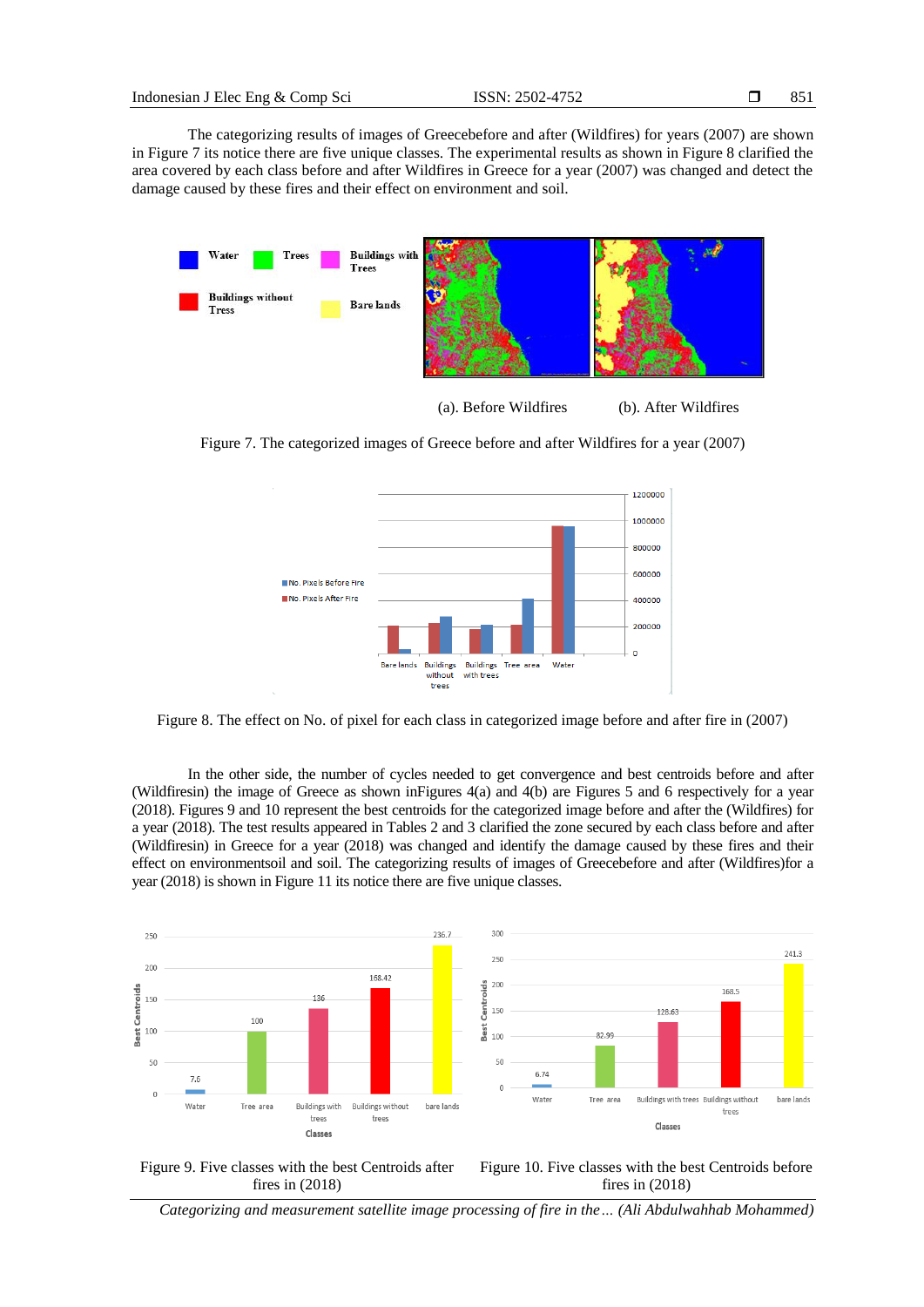| Table 2. The cover area and No. of pixel for |
|----------------------------------------------|
| each class in categorized image before       |
| fire in $(2018)$                             |

| $1110 \text{ m}$ (2010) |               |                                            |  |  |  |
|-------------------------|---------------|--------------------------------------------|--|--|--|
| Classes                 | No.<br>Pixels | Area Covers $(m^2)$<br>(No. Pixels $*10$ ) |  |  |  |
| Water                   | 976500        | 9765000                                    |  |  |  |
| Tree area               | 164780        | 1647800                                    |  |  |  |
| Buildings with trees    | 258928        | 2589280                                    |  |  |  |
| Buildings without trees | 427780        | 4277800                                    |  |  |  |
| Bare lands              | 21612         | 216120                                     |  |  |  |

| Table 3. The cover area and No. of pixel  |
|-------------------------------------------|
| for each class in categorized image after |
| fire in $(2018)$                          |

| $1110 \text{ H}$ $(2010)$ |        |                             |  |  |  |
|---------------------------|--------|-----------------------------|--|--|--|
| Classes                   | No.    | Area Covers $(m2)$          |  |  |  |
|                           | Pixels | $(No. \text{ Pixels } *10)$ |  |  |  |
| Water                     | 961896 | 9618960                     |  |  |  |
| Tree area                 | 132647 | 1326470                     |  |  |  |
| Buildings with            | 184336 | 1843360                     |  |  |  |
| trees                     |        |                             |  |  |  |
| <b>Buildings</b>          | 278648 | 2786480                     |  |  |  |
| without trees             |        |                             |  |  |  |
| Bare lands                | 242516 | 2425160                     |  |  |  |



Figure 11. The categorized images of Greece before and after Wildfires for a year (2018)

The experimental resulted about of the proposed categorizing strategy shows that good performance the accuracy of image categorized taken by Sentinel-2A satellite and give the good analysis results about the damages about because of the fires in the forest Greece for a years (2007 and 2018). In a year (2007 A.D.) the tree class is covered the zone (4168920 m2 before Wildfires), while (after the Wildfires it's covered the zone 2137120 m2). Otherwise, the building with trees class is covered the zone (2138040 m2 before Wildfires), while (after Wildfires it's covered 1825720 m2). Also, the (bare lands class is covered the zone 291440 m2 before Wildfires), but (after the Wildfires it's covered 2124000 m2). And the natural images of Greece after Wildfires that alludes to the gigantic harmed in the Athena city. After the Wildfires that occurred in the Greece in (2007) and during the eleven years back turned into the zone covered by the class of trees in (2018) is (1647800 m2), the region covered by the class of bare lands is (216120 m2), and the zone covered by the class of building with trees is (2859280 m2). The observed from the result analysis about the harms resulted because of the fires in the forest Greece for a years (2007 and 2018) where, the number of pixel for class (tree and trees with building) are increasing after (wildfires) in (2007) that refers the size of the development in culturing and reconstruction of buildings during 11 years ago to (2018) which implies that the exactness of proposed categorizing technique for this study.

#### **5. CONCLUSION AND FUTURE WORK**

Satellite (Sentinel-2A) imagery, this satellite is a polar-orbiting, multispectral high-resolution to cover Athens city, Greece that located at latitude (37° 58′ 46″) N, (23° 42′ 58″) E. In this work, noticed the influenced zone, the burned zones. It observed the impact on each class before and after the fires that happened in forests of Athens city in Greece for a years (2007 and 2018). The experimental resulted shows a good performance accuracy in categorizing with five different classes (water, trees, buildings without tree, buildings with tree, bare lands) and a good result analysis about the damages resulted from the fires in the forest Greece for a years (2007 and 2018) where, the number of pixel for class (building with tree and trees) are increasing after (wildfires) in (2007) that refers the size of the development in culturing and reconstruction of buildings during 11 years ago to (2018) which means that the accuracy of proposed categorizing technique is best for this study. For future paper, utilized another landsat satellite image for the same zone with SVM or genetic algorithm categorizing